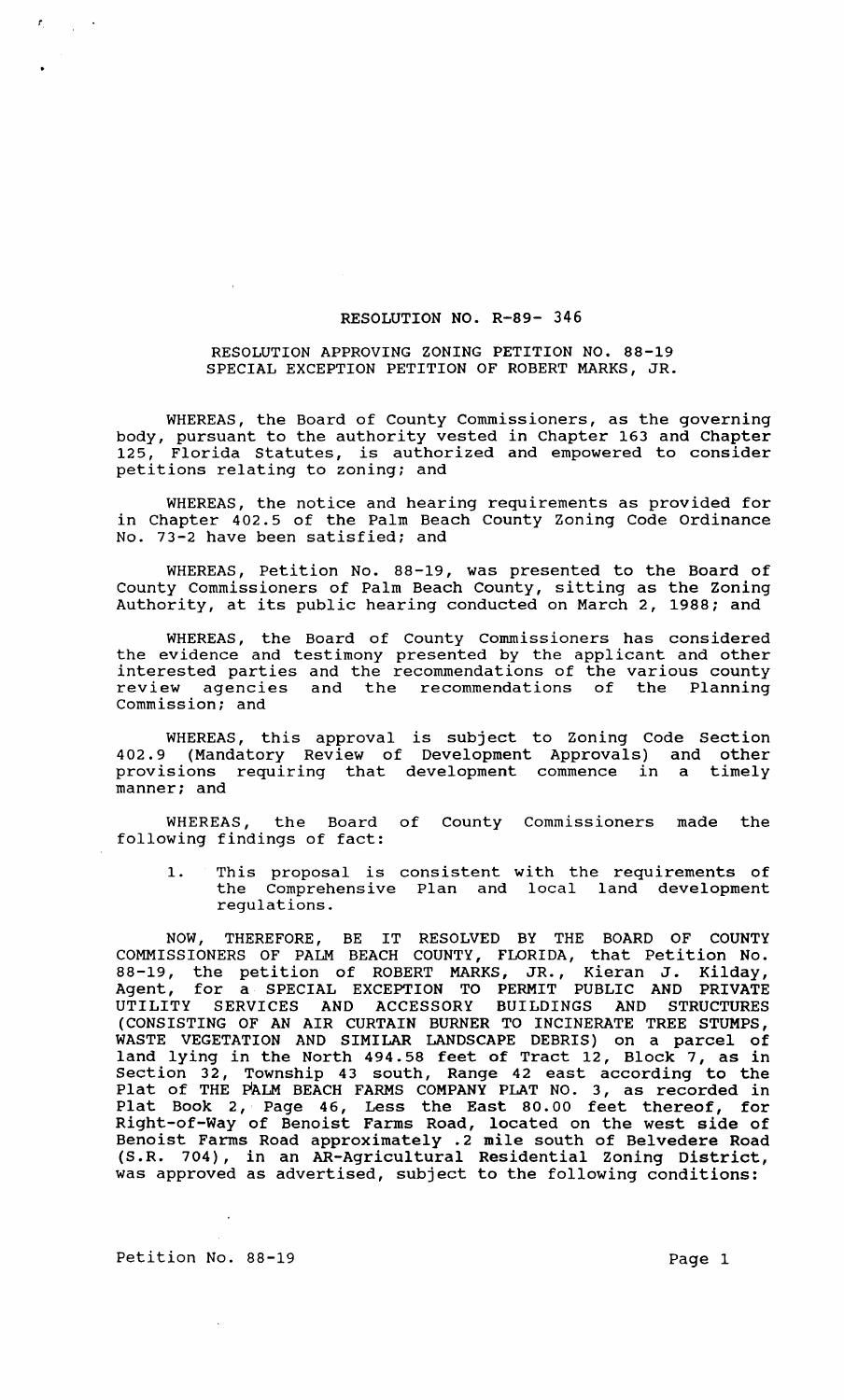- 1. Prior to certification the site plan shall be amended to indicate the following:
	- a. Dimensions and height of the stockpiling area.
	- b. Height of the air curtain burner.
	- c. Required 25 foot access dimension.
	- d. 5 foot limited access easement along the north, south and west property lines.
	- e. The required landscape strip width along the right-of-way.
- 2. The petitioner shall landscape the site as indicated on exhibit 3, this shall include canopy trees 10-12 feet high, 30 feet on center and hedge material 24 inches high spaced 24 inches on center.
- 3. Use of the site shall be limited to a landscape nursery and paving business with an associated special exception to allow the incineration of vegetative material.
- 4. The petitioner shall preserve the cypress on site.
- 5. The developer shall retain the stormwater runoff in accordance with all applicable agency requirements in accordance with all appricable agency requirements in at a minimum, this development shall retain onsite three (3) inches of the stormwater runoff generated by a three (3) year-one (1) hour storm as required by the Permit Section, Land Development Division. drainage system shall be maintained in an acceptable condition as approved by the County Engineer. In the event that the drainage system is not adequately maintained as determined by the County Engineer, this mathed has accommed by the codincy ingineer, this for enforcement.
- 6. The developer shall design the drainage system such that storm water runoff from the parking areas and paved surfaced shall be separate from those areas which may contain hazardous or undesirable waste from the proposed site.
- 7. within 90 days of approval of this project, the property owner shall convey to Palm Beach county by road right-of-way warranty deed for Benoist Farms Road, 80 feet west of the west right-of-way line of the Lake Worth Drainage District E-2 Canal, as determined by the worth brainage bistrict E-2 canar, as determined by the<br>County Engineer, free of all encumbrances and encroachments. Petitioner shall provide Palm Beach

Petition No. 88-19 Page 2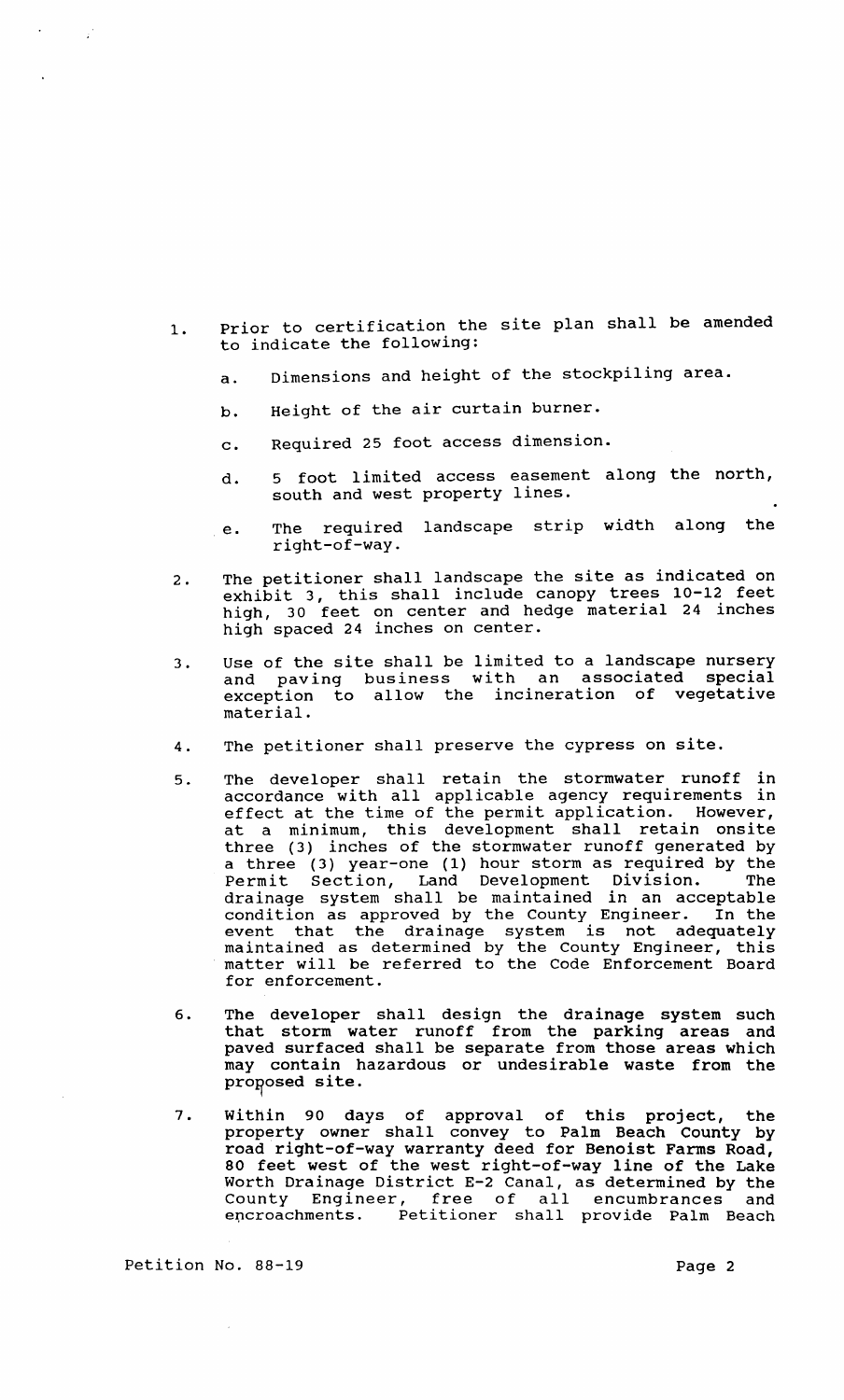county with sufficient documentation acceptable to the Land Acquisition Division to ensure that the property is free of all encumbrances and encroachments.

- 8. The property owner shall pay a Fair Share Fee in the amount and manner required by the "Fair Share amount and manner required by the "Fair Share<br>Contribution for Road Improvements Ordinance" as it Contribution for Road improvements Oldinance as it<br>presently exists or as it may from time to time be amended. The Fair Share Fee for this project presently is \$1,607.00 (60 trips X \$26.79 per trip).
- 9. Failure to comply with the conditions herein may result in the denial or revocation of a building permit; the issuance of a stop work order; the denial of a certificate of Occupancy on any building or structure; or the denial or revocation of any permit or approval for any developer-owner, commercial-owner, lessee, or user of the subject property. Appeals from such action may be taken to the Palm Beach County Board of Adjustment or as otherwise provided in the Palm Beach County Zoning Code. Violations of the conditions herein shall constitute violations of the Palm Beach County Zoning Code.
- 10. The application and engineering plans, calculations, etc. to construct well and/or septic tank must be submitted to the Health Department prior to site plan approval (or prior to issuance of Building Permit for straight rezoning).
- 11. An application must be submitted to the F.D.E.R. for a permit to construct an air pollution source in accordance with 17-5, F.A.C.
- 12. Stockpiling shall not exceed ten (10) feet in height and shall not take place within twenty-five (25) feet of the north, west, or south property lines. No stockpiling shall take place within the eastern threehundred (300) feet of the property.

Petition No. 88-19 Page 3

 $\sim$ 

 $\bar{1}$ 

 $\frac{1}{2}$  ,  $\frac{1}{2}$  ,  $\frac{1}{2}$